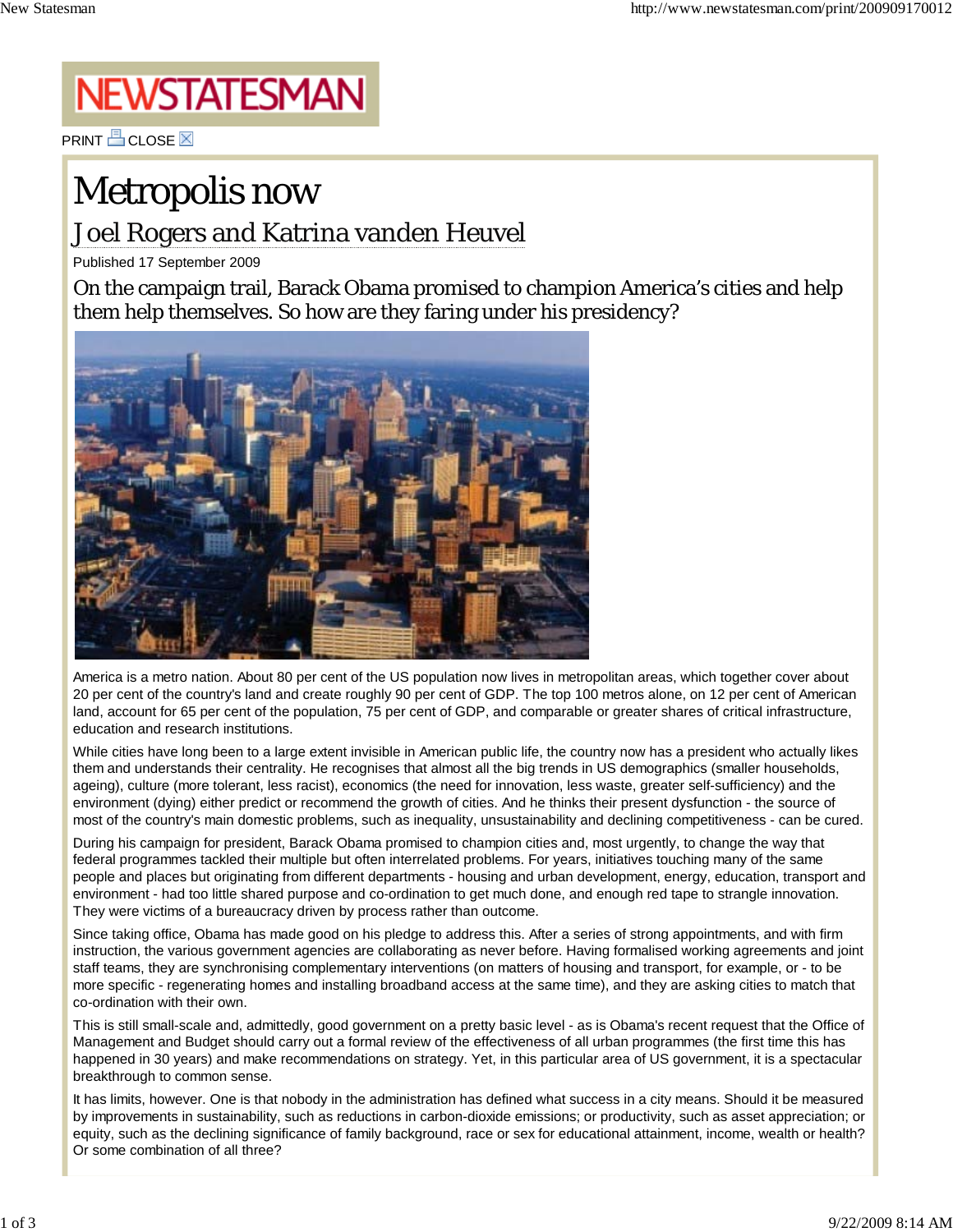The more glaring and urgent problem, however, is the stiff resistance that Obama has run into over his substantive domestic investment agenda. The original strategy was "do everything at once" - to spend his political capital while it was at its height in order to push through reforms in health, climate, transport and education, after which the direction on taxes would be clear. But this was immediately slowed down by two things.

The first was the continued mop-up of the financial disaster and Obama's deference to his Clinton redux treasury team in handling it. This led to a series of poorly defended and predictably unpopular decisions - to bail out favoured banks and insurance companies but not others; to sell off good assets to hedge funds while keeping the worst for taxpayers; to approve colossal bonuses for those who nearly wrecked the economy; to decline providing direct relief to distressed homeowners - and has put unstated limits on the terms of future domestic spending.

The second spanner in the works was the Republican Party's decision to go into near-total opposition, attacking anything that Obama proposed. This was evident from his first piece of legislation, the American Recovery and Reinvestment Act. Widely proclaimed as gargantuan but in truth almost certainly too small, this was a straightforward effort to help an economy in free fall through tax cuts and public spending.

Virtually all economists (including former advisers to the Republican presidential candidate John McCain) agree that the act has done the trick, thus far saving several million jobs and about2 per cent of GDP growth in a huge contraction. When it came up for approval in February, however, it was denounced by Republicans as wildly irresponsible. Larded with tax cuts to lure their support, the act got only three votes from Republican senators.

Things have only gone downhill since. The Republican Party's opposition to Obama now amounts to an all-out war, in which it is prepared to enlist and support any willing lunatics and liars, such as a "birther" movement questioning Obama's citizenship, and others screaming about his plans for concentration camps and mass euthanasia of the elderly. These antics are aired 24/7 on Rupert Murdoch's Fox network, where right-wing populists such as Glenn Beck feed their audiences a steady diet of rage and character assassination. Fox/Beck's latest campaign, against the White House's "green jobs" adviser Van Jones, ended with Jones's resignation early this month.

So it is an uncertain time for cities. They won't go down if Obama goes down. The 2010 budget, all but approved, maintains support for the government agencies of greatest concern to them. But a defeat on health care and climate, and a failure to reform transport, will make things a good deal tougher for cities. And at the moment, nobody is certain that anything - not health care, not climate, not transport - is on track to success.

There is a deeper problem, too. Despite the new president's concern for and engagement with America's cities, there is a stubborn legacy of hostility and indifference towards them. There is, for a start, racism. Postwar federal housing policy encouraged a distinctly white suburbanisation. From the urban freeways of the 1950s, to Lyndon B Johnson's Great Society reforms, to latter-day New Orleans or Oakland, urban renewal has meant black removal. Then there is the indifference of the mainstream left. Labour unions in effect dismantled their central labour councils and, outside the building trades, turned all their attention to industry or employer bargaining, without regard for spatial context. There is the immense power of the auto-industrial complex, the single biggest source of employment throughout the postwar period, and its unremitting hostility to any place or alternative in its way. There is political and cultural conservatism. The electorate in US cities, as in cities throughout the world, is more progressive than elsewhere. It believes in public goods, but it also admits vice, outlandish behaviour and other interruptions to middle-class

order. As Jane Jacobs observed, cities create the middle class, they don't attract it.

A further obstacle is the fierce competition fostered among local governments, which severely hinders them from working together constructively on metropolitan or regional schemes. Public spending in the US, as a percentage of GDP, is about 10 points lower than the OECD average, and about 15 points below the EU one - that's roughly \$2trn not spent in the US on the social wage and public goods. As a result, a citizen in need of assistance in the US is not first and foremost a concern for local government, but a cost. The federal government compounds this public poverty by encouraging states and local governments to compete for business capital through tax, regulation and subsidies. Last year alone, states and local governments handed out more than \$70bn in relocation subsidies to lure firms (or keep them from moving) across jurisdictions, often only a few miles apart. Only in a handful of cases - San Francisco, Portland, the Port Authority of New York and New Jersey - has regional government emerged from and survived the stranglehold of such divisively competitive local politics.

Despite all these difficulties, however, there is hope for US urban policy, and for the president most likely to reform it. First, there is widespread recognition among the elite that the irrationality of the current system is creating costs that will eventually be unbearable to social peace, competitiveness or the environment. Second, the demographic and cultural trends are on the side of cities, and the property market tells us that ordinary people - not just Generation Y computer graphic artists and designers prefer to live in them. At some point, it just gets hard to move the mountain of consumers who would like something other than empty suburbs and rural McMansions.

But the greatest cause for hope is the development of far more positive and successful metro politics. This can be seen in the huge success of referendums on funding more city transport; the speed at which organised labour and communities of colour (for so long divided in US cities) are joining together in vast regeneration projects; the emergence of pro-planning/pro-tax business groups; and the astonishing range of innovation and experiment by communities and local political leaders on issues encompassing schools, public safety, health-care delivery, new property forms and types of financing.

This new politics breaks with many of the divisions that largely defined city politics and urban decline during the second half of the 20th century: the endless wars between business, labour, environmentalists and communities of colour. Now, by virtue of learning and necessity, these groups recognise that they cannot succeed with their old strategies. At least some parts of business recognise they cannot for ever divest from a society on which they depend; labour knows that it must be productive as